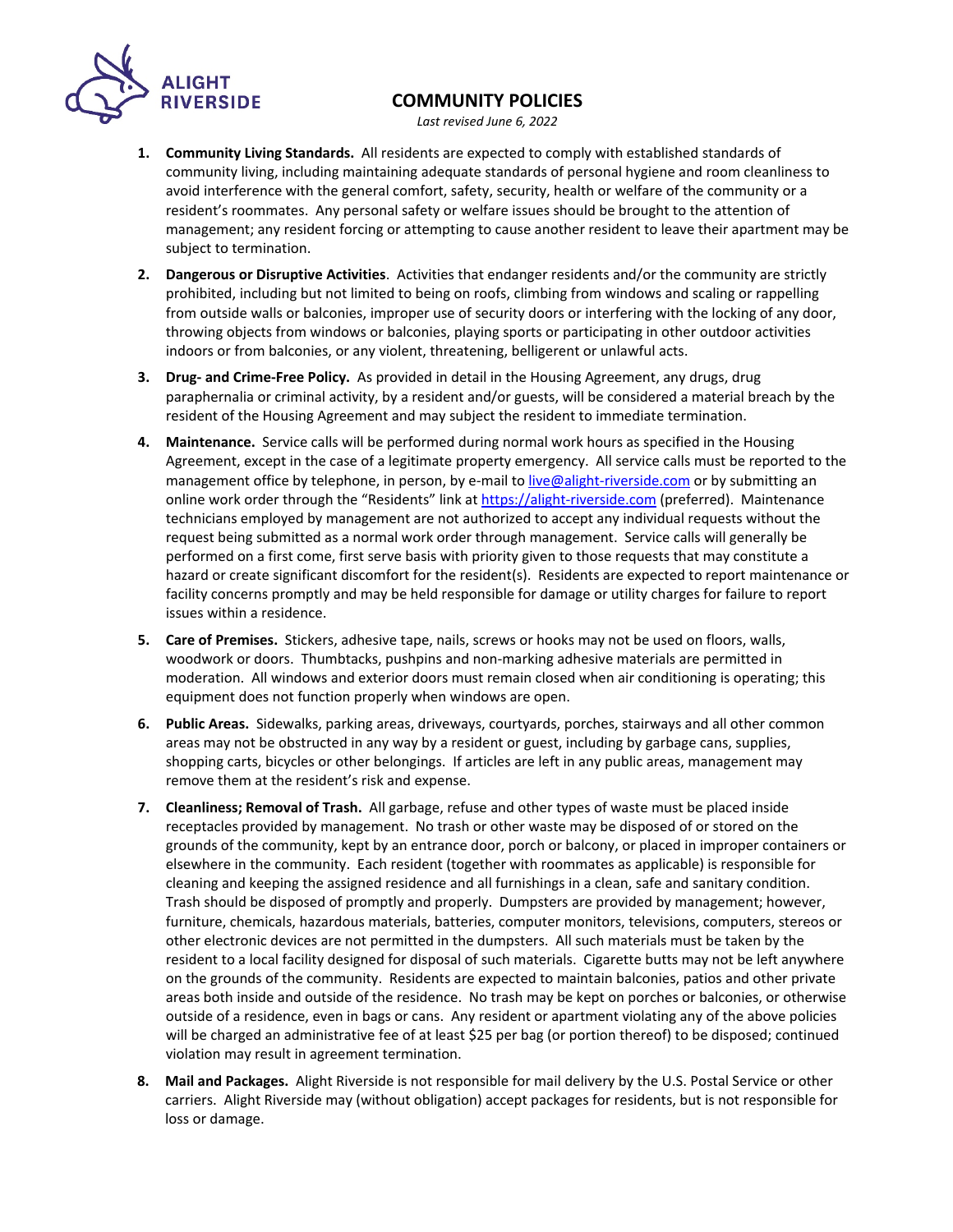

- **9. Locks and Keys.** Each resident will be given one building key, one front door key, one bedroom key and one mailbox key, plus one electronic keycard for access to the clubhouse amenities and, if applicable, one garage gate controller. These keys, keycards and controllers must be returned to management upon vacating the premises. If a resident is locked out of a residence, management will unlock the door (upon resident presenting photo ID) during office hours at no charge for the first instance; additional or after‐ hours lockouts will be charged to the resident at \$75 per instance. Replacement of a lost key, keycard or controller will be charged to the resident at \$75 per key, \$50 per keycard and \$50 per gate controller. Any key, keycard or controller not returned at the time the premises are vacated will be charged to the resident at the same rates. No locks may be changed or added to any doors without management's written consent.
- **10. Porches, Patios, Balconies, Windows and Doors.** Awnings or other projections may not be attached to the outside of any building. Porches, patios, balconies, windows, stairwells and hallways may not be used for draping articles, shaking dust mops, beating rugs, drying laundry, painting, or any anything that may stain the foundation and/or surface of the area. Cigarettes, trash or other material(s) may not be left on or thrown from any porch, patio, balcony, hallway, window, stairwell, parking area or doorway. Porches, balconies and patios may not be used for storage of any interior furnishings. Porches, balconies and patios must be kept in a clean and safe condition at all times. No sign, banner or other fixture, including foil and/or film of any kind, may be hung in or on any window, door, porch, balcony or railing in a manner that may be visible from the exterior of the building. No external antenna, clothesline, sign, banner, flag or satellite dish may be erected on any balcony or building exterior. Only those window coverings supplied by Alight Riverside may be allowed to be seen from outside the building. Violations of this policy may be corrected by management (including cleanup and disposal of materials) at the residents' expense. Damage to shared or common areas, including balconies, adjacent hallways, patios, grounds, windows and doors, will be repaired at the joint and several expense of the residents of the applicable residence(s).
- **11. Smoking; Flammables.** Alight Riverside is a 100% smoke‐free facility. Smoking (including vaping and e‐ cigarettes) is prohibited at all times inside residences, on balconies and patios, in stairwells and breezeways, in the pool area, in community amenity spaces and in all other indoor areas. Any smoking or burning of incense in a residence, in addition to being a violation of these policies and the Housing Agreement, will subject the residents to a collective minimum deep-cleaning fee of \$400, plus any additional costs of cleaning or repair in connection with smoking or other smoke-related damage. The following items are prohibited in all buildings in the community: flammable liquids or gases (including propane and gasoline), or other flammable or incendiary substances.
- **12. Barbeque Grills.** Due to city, county and state fire codes and regulations, gas or charcoal grills, and fuel containers related to these grills, may be stored outdoors on ground-floor patios of residences but may be used only at least 25 feet away from any building while continuously attended. Grills may not be stored or used on any balcony. Any resident or apartment violating this policy may be subject to administrative fees of at least \$25 per day and/or referral to law enforcement.
- **13. Plumbing Fixtures.** Sweepings, matches, rags, towels, cigarettes, bottle caps, coffee grounds, bones and other obstructing materials may not be placed or flushed in any plumbing fixture. Any damage to plumbing caused by misuse will be repaired at the residents' expense.
- **14. Waterbeds.** The use of any type of waterbed or water furniture is prohibited except with management's prior written consent, following resident providing adequate additional insurance in management's discretion.
- **15. Light Bulbs.** Each residence is furnished with working light bulbs at the time the resident(s) take possession. Thereafter, the expense of any replacement bulbs necessary or required will be the responsibility of the residents.
- **16. Common‐Area Furnishings.** In furnished residences, furnishings provided in common areas such as living rooms are intended for the common use of all residents of the unit and may not be removed or taken into individual bedrooms. Furniture in any clubhouse or pool area may not be relocated.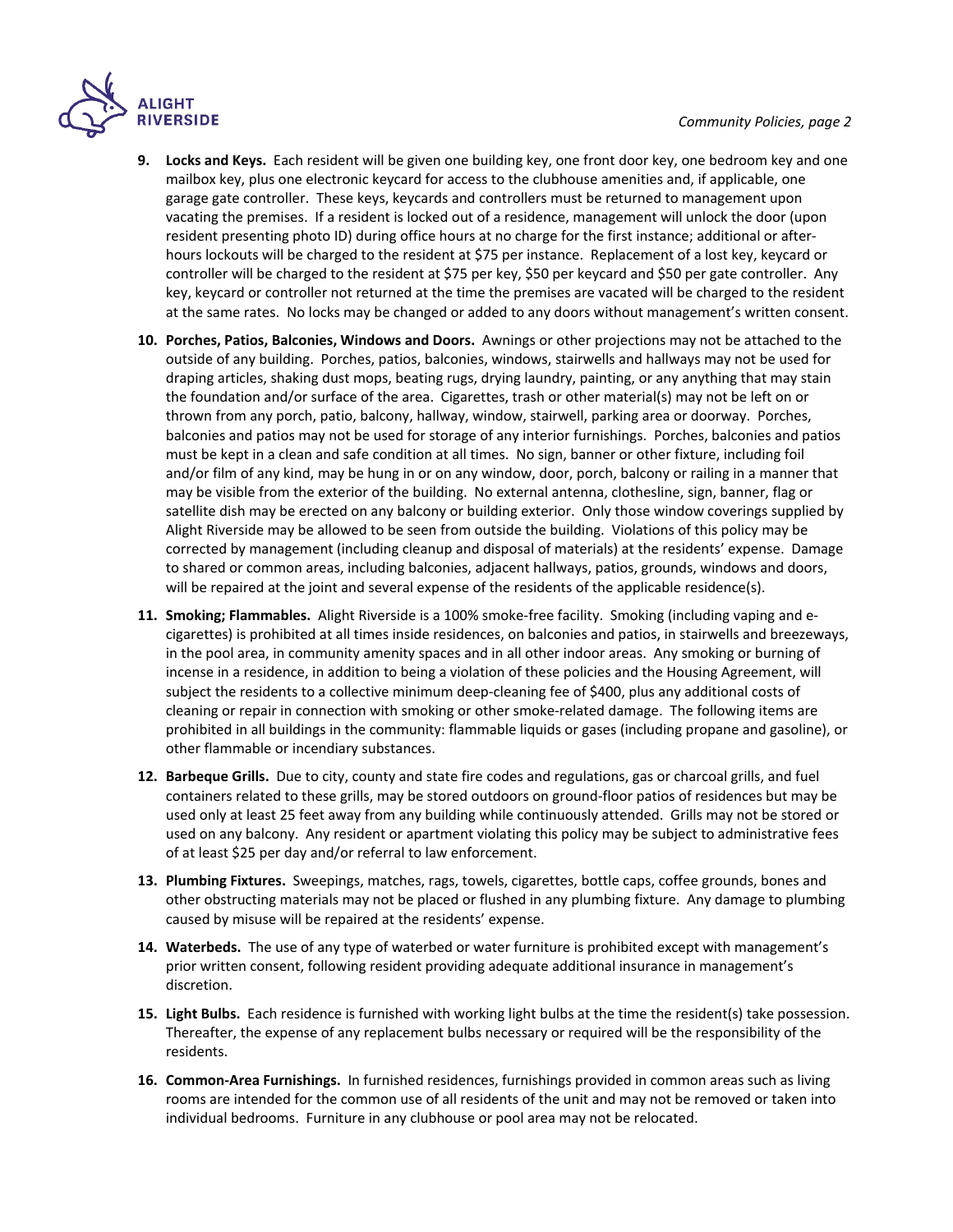

- **17. Soliciting.** Any soliciting or distribution of any type of material within the community is prohibited without prior written approval from management. Please notify management of any suspected unauthorized solicitor so that appropriate action may be taken.
- **18. Guests.** All residents are responsible for the actions of their guests (including anyone permitted into the community by a resident, whether or not known to the resident) at all times. Residents are expected to ensure that guests observe all rules and policies applicable to residents. Any violation or act by a guest will be considered the violation or act of the resident. Guests must be accompanied at all times by the responsible resident when accessing common area amenities such as the pool, clubhouses, etc. Management reserves the right to restrict guests from any part of the community or from using any amenity at any time.
- **19. Parties.** Residents hosting or participating in social gatherings must at all times prevent excessive noise or disturbances that could interrupt the quiet enjoyment of others. Any gathering of 10 or more guests in any apartment must be registered with management at least one full business day beforehand. No apartment may host more than 20 persons (including residents and guests) at any social gathering, whether inside or outside the residence. Loitering in exterior common areas or community facilities during quiet times of 11:00 p.m. through 9:00 a.m. is prohibited. All parties must end and disperse by 1:00 a.m. "Open" parties are prohibited. Flyer announcements, block parties and multi‐unit parties are prohibited. Management may require a party to disperse for reasons of safety or to prevent disturbance to other residents. Guests at any gathering are subject to parking restrictions and vehicles violating parking rules may be towed.
- **20. Noise.** Loud and boisterous noise or any other objectionable behavior by any resident or guest which may disturb other residents is not permitted. Good judgment and thoughtfulness for others should be used in the playing of musical instruments, stereos, television sets and all other sound sources. A residence that is the subject of a noise complaint will, in management's discretion, be charged a \$50 administrative fee and may be referred to law enforcement. Multiple noise violations may subject the residents of a unit to agreement termination.
- **21. Animals.** Alight Riverside is a no‐pets community. Any resident(s) keeping an animal will be responsible for any damage or injury caused by the animal. Any resident that allows a non-authorized animal in an apartment or into the community will be responsible for an administrative fee of \$200 plus additional daily charges, and will also be responsible for breach of the Housing Agreement. Unattended, stray and unauthorized animals may be impounded by management or law enforcement.
- **22. Exterior Lights.** Exterior lights on residences and buildings are for the general safety of the community. Tampering with these lights in any way is prohibited. Prompt reporting of all outages to management is appreciated.
- **23. Inspections.** In order to ensure the health and safety of all residents and the preservation of the premises, management and maintenance staff inspects all bedrooms and residences approximately quarterly. If at any time management believes there are urgent health, fire, safety, maintenance or security issues located in the resident's unit, management and maintenance staff may enter with or without notice, as permitted by applicable law. If a scheduled inspection is to be performed, the residents will be notified approximately one day prior to the inspection by notice placed at the front door of the residence or otherwise delivered to one or more residents.
- **24. Moving Damage.** Each resident is responsible for all damage caused on the premises, whether in connection with moving into or out of his/her residence or bedroom, and whether intentionally caused or not. This liability extends not only to the residences, but also to any damage done to any external or exterior portions of the community.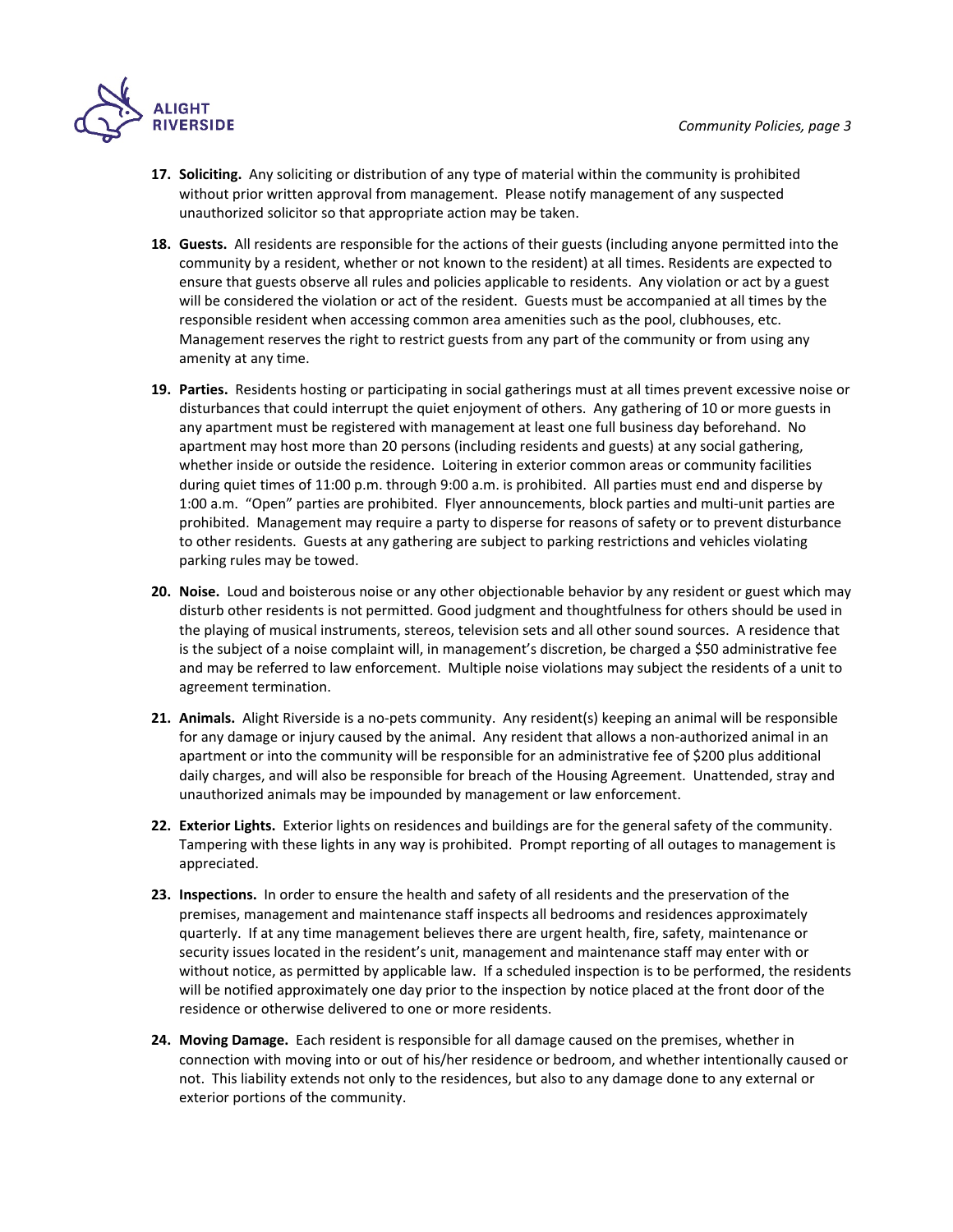

- **25. Recreational Facilities; Amenities.** The community has provided recreation facilities, amenities and areas for the use of residents and guests. In order that these facilities be used for the benefit of everyone and be properly maintained, serviced and operated with safety, management will establish schedules and appropriate regulations for the use of each such facility. Management may add, remove, upgrade or modify any of the provided recreation facilities or amenities, without notice or compensation.All guests, as well as children of residents or guests, must be accompanied at all times by the responsible resident when using any recreational facility or amenity. Appropriate attire is required at all times when using fitness rooms and basketball courts. The use of proper footwear is required at all times on or around these areas. No attendant or supervision is provided for any of the recreational facilities, including fitness and weight rooms. The community owner and management do not sponsor athletic activities and all participants undertake these activities solely at their own risk of injury and without supervision or warranty from the community owner or management. In consideration of being permitted to use the recreational facilities and other amenities, each resident: assumes all risks in connection with the use of recreational facilities and amenities, including use by the resident, guests, family, friends and roommates; release the community owner and management and their respective employees and agents from any liability for any injury, incident or damage which may occur in the use of recreational facilities and/or amenities, including risks both foreseeable and unforeseeable; and agree to hold harmless the community owner and management and their respective employees and agents from any claim by a resident, guest or legal representative arising out of the use of recreational facilities and/or amenities.
- **26. Internet Connection; Business Center.** Internet connectivity is provided throughout the community for use by residents and guests. A business center is provided for the use of residents only. The display or other transmission of objectionable, pornographic, discriminatory, harassing or otherwise inappropriate material using any computer equipment provided by Alight Riverside is prohibited. Users must abide by applicable laws at all times in the course of using computer equipment and/or Internet connections provided by Alight Riverside. The display, downloading, uploading or other use of materials in violation of the copyright or other intellectual property rights of any person are prohibited using any Internet connection or computer equipment provided by Alight Riverside. Users of the Internet connection provided by Alight Riverside must also abide by all acceptable use policies and other rules issued by the community's Internet service provider from time to time.
- **27. Parking.** Vehicles may be parked only in those areas designated for parking in a single marked spot (and where applicable, the resident's assigned reserved space). Vehicles may not be parked to any extent on landscaping, in driveways, in handicap spaces (without a valid permit) or blocking reserved spots, no-parking areas or fire lanes. Only passenger vehicles of ordinary size, with current license plates and valid registration from Alight Riverside may be parked in the parking areas designated for residents. Only one vehicle per resident may be parked on the premises. No guest vehicle may be left in place in public parking areas for longer than 24 hours and any vehicle left in these locations longer than 24 hours may be towed. Boats, trailers, large vans, campers and commercial trucks may not be parked or otherwise left anywhere at the community. No vehicle maintenance may be performed anywhere at the community except as expressly permitted by management. No vehicle may be left on the grounds of the community for more than 7 days without being moved, except with prior express consent of management. Any violation of parking policies will subject the vehicle to being towed at the vehicle owner's risk and expense and may also subject the resident to administrative fees. The community owner, management and their respective employees and agents will not be responsible for any damage or loss to vehicles or contents for any reason, including in connection with towing, and each resident, on behalf of resident and guests, releases and will hold harmless the community owner, management and their employees and agents from any claim or liability in connection with parking or towing of vehicles.